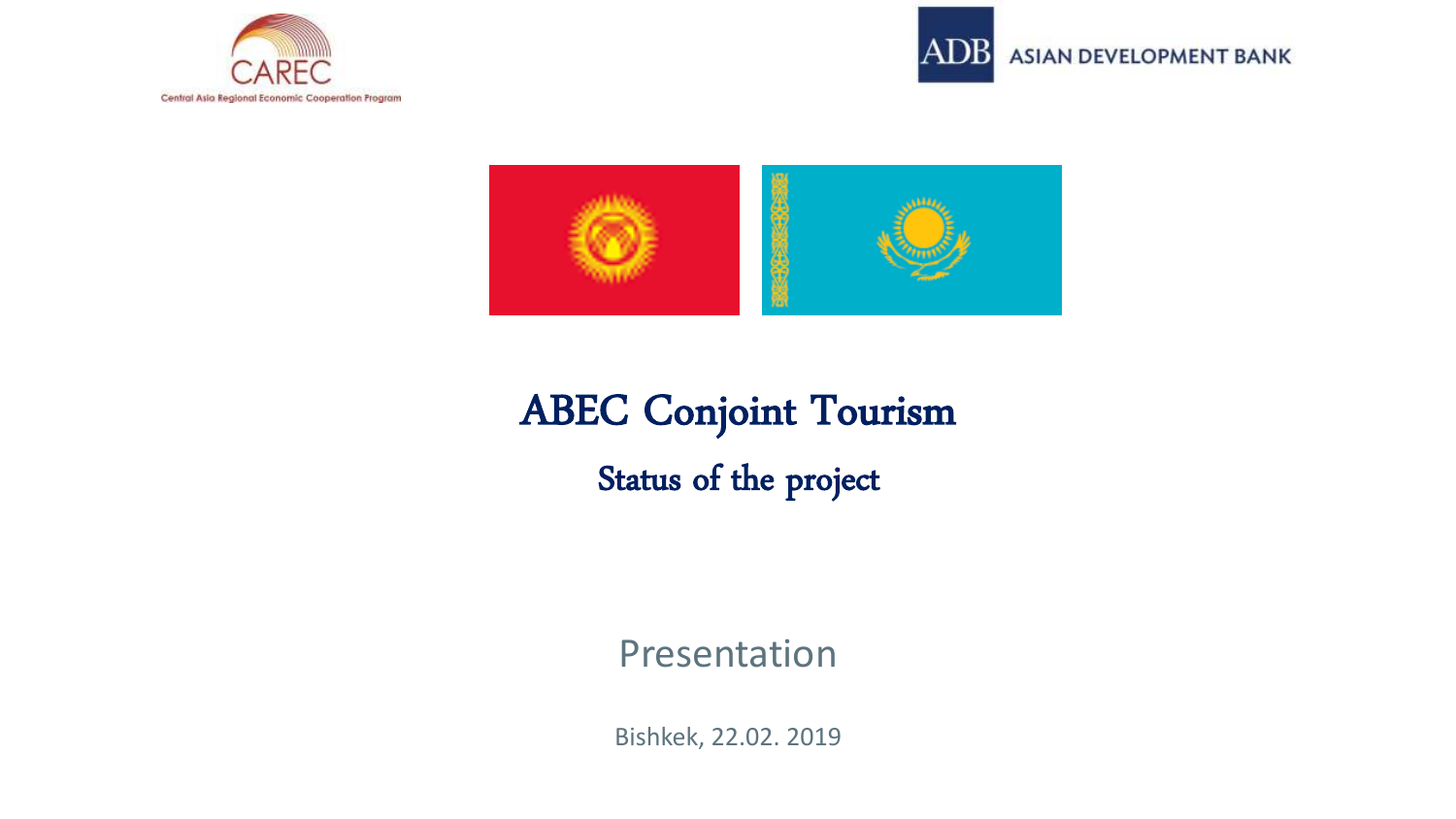### **The master plan concept: proposed scope area**

Leisure: mountain, lake, culture, health, sports, adventure, …



… Business and MICE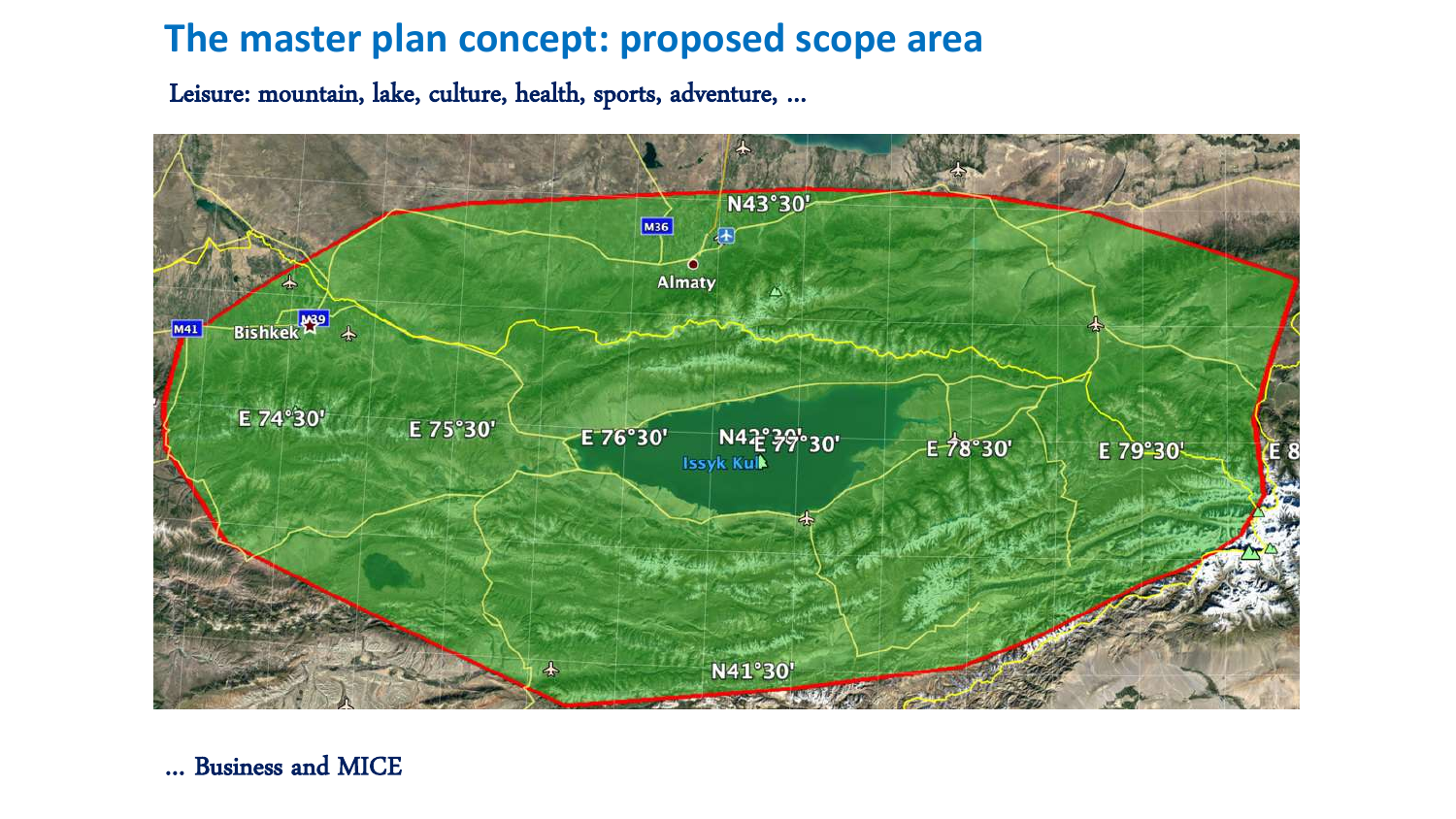## **Timeline: where are we, and where are we going!**

| <b>Wodules of the project</b>                                                                               |                | wo1 wo2 wo3 wo4 wo5 wo6 wo7 wo8 wo9 w10 w11 w12 w13 w14 w15 w16 w17 w18 w19 w20 w21 w22 w23 w24 |  |  |  |  |  |  |        |      |  |  |  |                | W <sub>28</sub> |
|-------------------------------------------------------------------------------------------------------------|----------------|-------------------------------------------------------------------------------------------------|--|--|--|--|--|--|--------|------|--|--|--|----------------|-----------------|
| 0. Mobilization and Planning                                                                                |                |                                                                                                 |  |  |  |  |  |  |        |      |  |  |  |                |                 |
| - Draft of work plan for the consultancy team-                                                              |                |                                                                                                 |  |  |  |  |  |  |        |      |  |  |  |                |                 |
| → Kick-off-meetings-                                                                                        |                |                                                                                                 |  |  |  |  |  |  |        |      |  |  |  |                |                 |
| 2. Sub-module 1.1                                                                                           |                |                                                                                                 |  |  |  |  |  |  |        |      |  |  |  |                |                 |
| • Tourism flow analysis                                                                                     |                |                                                                                                 |  |  |  |  |  |  |        |      |  |  |  |                |                 |
| • Main market segment characterization-                                                                     |                |                                                                                                 |  |  |  |  |  |  |        |      |  |  |  |                |                 |
| * Context of the tourism sector in the project areas                                                        |                |                                                                                                 |  |  |  |  |  |  |        |      |  |  |  |                |                 |
| • Connectivity analysis for the Project areas                                                               |                |                                                                                                 |  |  |  |  |  |  |        |      |  |  |  |                |                 |
| • Analysis of the marketing-mix fundamentals                                                                |                |                                                                                                 |  |  |  |  |  |  |        |      |  |  |  |                |                 |
| --Resources & elements of enhancement/-restriction-                                                         |                |                                                                                                 |  |  |  |  |  |  |        |      |  |  |  |                |                 |
| · Analysis of competition                                                                                   |                |                                                                                                 |  |  |  |  |  |  |        |      |  |  |  |                |                 |
| --Reporting                                                                                                 |                |                                                                                                 |  |  |  |  |  |  |        |      |  |  |  |                |                 |
|                                                                                                             |                |                                                                                                 |  |  |  |  |  |  |        |      |  |  |  |                |                 |
| 3. Sub-module 2.1                                                                                           |                |                                                                                                 |  |  |  |  |  |  |        |      |  |  |  |                |                 |
| Legal and institutional gaps with best practices                                                            |                |                                                                                                 |  |  |  |  |  |  |        |      |  |  |  |                |                 |
| <b>4. Sub-modules 3.1, 3.2, 3.3</b><br>Social and environmental safeguards; spatial planni <mark>n</mark> g |                |                                                                                                 |  |  |  |  |  |  |        |      |  |  |  |                |                 |
| Ledgend                                                                                                     |                |                                                                                                 |  |  |  |  |  |  |        |      |  |  |  |                |                 |
| Duration of the stage<br>Duration of the activity                                                           | 05 Feb<br>2019 |                                                                                                 |  |  |  |  |  |  | 20 may | 2019 |  |  |  | 15 Jul<br>2018 | 05 Aug<br>2019  |